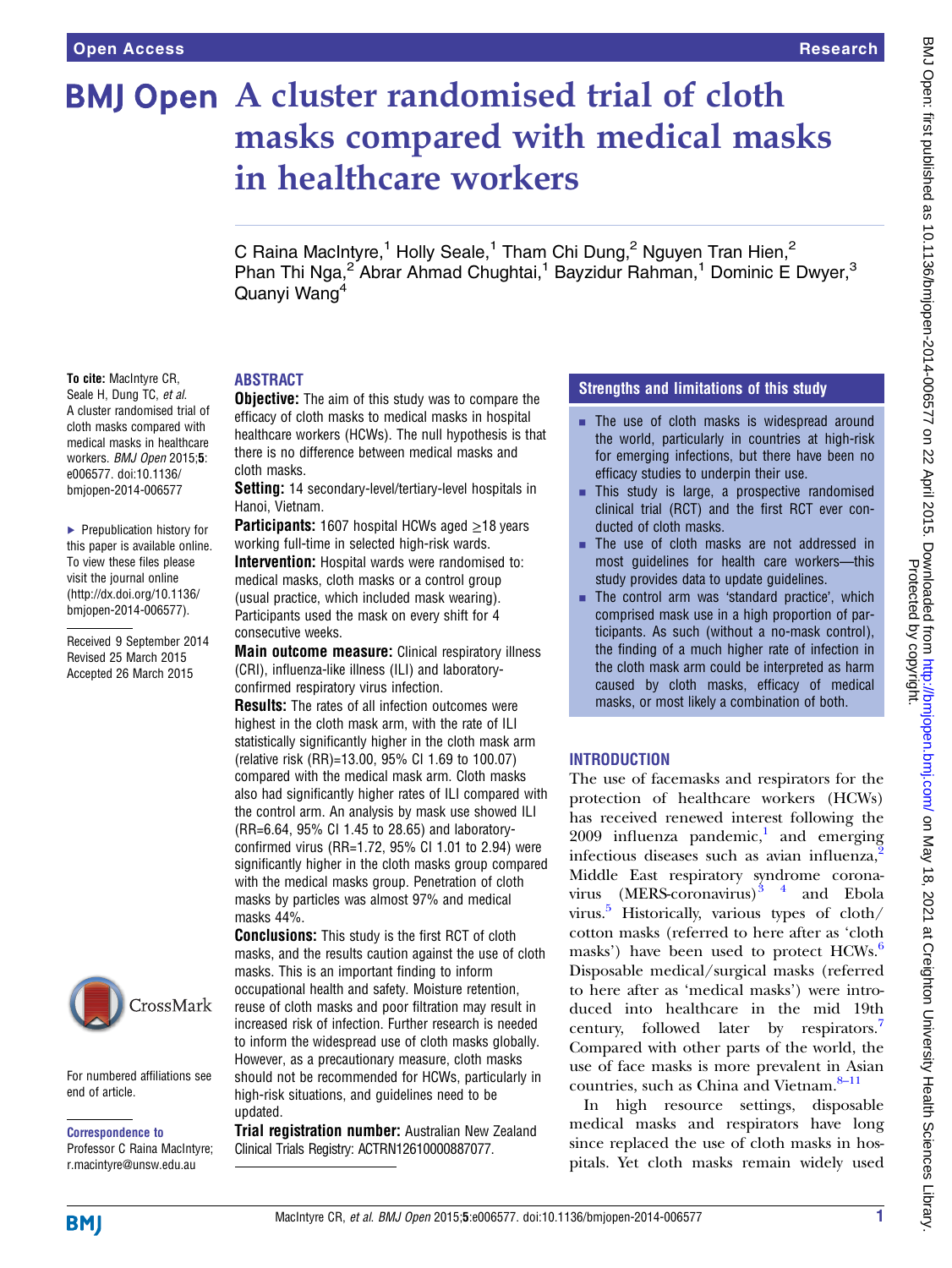<span id="page-1-0"></span>globally, including in Asian countries, which have historically been affected by emerging infectious diseases, as well as in West Africa, in the context of shortages of personal protective equipment  $(PPE).$ <sup>[12 13](#page-8-0)</sup> It has been shown that medical research disproportionately favours diseases of wealthy countries, and there is a lack of research on the health needs of poorer countries.<sup>[14](#page-8-0)</sup> Further, there is a lack of high-quality studies around the use of facemasks and respirators in the healthcare setting, with only four randomised clinical trials (RCTs) to date.<sup>[15](#page-8-0)</sup> Despite widespread use, cloth masks are rarely mentioned in policy documents, $\frac{16}{6}$  $\frac{16}{6}$  $\frac{16}{6}$  and have never been tested for efficacy in a RCT. Very few studies have been conducted around the clinical effectiveness of cloth masks, and most available studies are observational or in vitro. $6$  Emerging infectious diseases are not constrained within geographical borders, so it is important for global disease control that use of cloth masks be underpinned by evidence. The aim of this study was to determine the efficacy of cloth masks compared with medical masks in HCWs working in high-risk hospital wards, against the prevention of respiratory infections.

## **METHODS**

A cluster-randomised trial of medical and cloth mask use for HCWs was conducted in 14 hospitals in Hanoi, Vietnam. The trial started on the 3 March 2011, with rolling recruitment undertaken between 3 March 2011 and 10 March 2011. Participants were followed during the same calendar time for 4 weeks of facemasks use and then one additional week for appearance of symptoms. An invitation letter was sent to 32 hospitals in

Hanoi, of which 16 agreed to participate. One hospital did not meet the eligibility criteria; therefore, 74 wards in 15 hospitals were randomised. Following the randomisation process, one hospital withdrew from the study because of a nosocomial outbreak of rubella.

Participants provided written informed consent prior to initiation of the trial.

## Randomisation

Seventy-four wards (emergency, infectious/respiratory disease, intensive care and paediatrics) were selected as high-risk settings for occupational exposure to respiratory infections. Cluster randomisation was used because the outcome of interest was respiratory infectious diseases, where prevention of one infection in an individual can prevent a chain of subsequent transmission in closed settings. $89$  Epi info V.6 was used to generate a randomisation allocation and 74 wards were randomly allocated to the interventions.

From the eligible wards 1868 HCWs were approached to participate. After providing informed consent, 1607 participants were randomised by ward to three arms: (1) medical masks at all times on their work shift; (2) cloth masks at all times on shift or (3) control arm (standard practice, which may or may not include mask use). Standard practice was used as control because the IRB deemed it unethical to ask participants to not wear a mask. We studied continuous mask use (defined as wearing masks all the time during a work shift, except while in the toilet or during tea or lunch breaks) because this reflects current practice in high-risk settings in Asia.<sup>[8](#page-8-0)</sup>

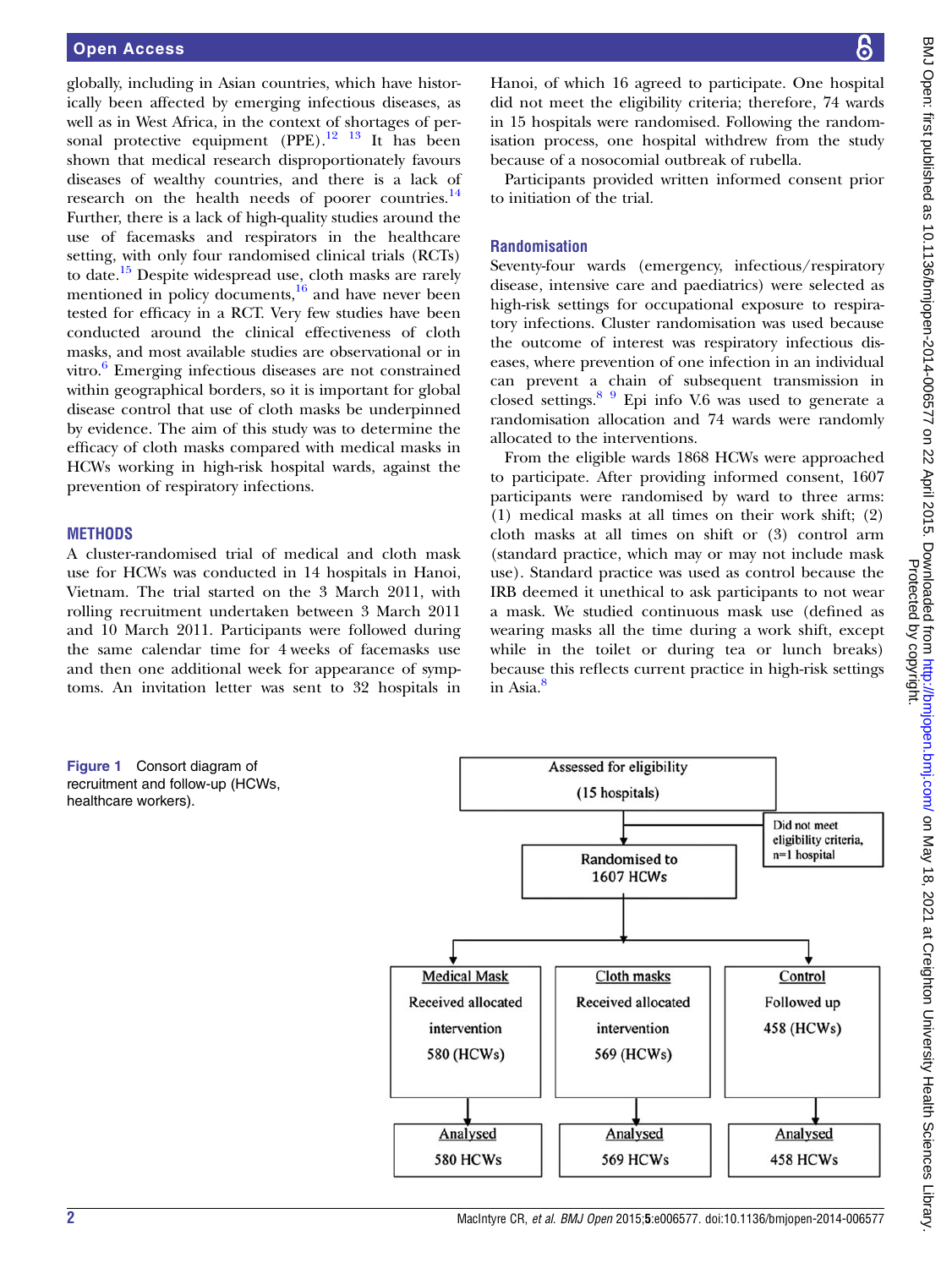The laboratory results were blinded and laboratory testing was conducted in a blinded fashion. As facemask use is a visible intervention, clinical end points could not be blinded. [Figure 1](#page-1-0) outlines the recruitment and randomisation process.

## Primary end points

There were three primary end points for this study, used in our previous mask RCTs: $89$  (1) Clinical respiratory illness (CRI), defined as two or more respiratory symptoms or one respiratory symptom and a systemic symptom;<sup>17</sup> (2) influenza-like illness (ILI), defined as fever ≥38°C plus one respiratory symptom and (3) laboratory-confirmed viral respiratory infection. Laboratory confirmation was by nucleic acid detection using multiplex reverse transcriptase PCR (RT-PCR) for 17 respiratory viruses: respiratory syncytial virus (RSV) A and B, human metapneumovirus (hMPV), influenza A (H3N2), (H1N1)pdm09, influenza B, parainfluenza viruses 1–4, influenza C, rhinoviruses, severe acute respiratory syndrome (SARS) associated coronavirus (SARS-CoV), coronaviruses 229E, NL63, OC43 and HKU1, adenoviruses and human bocavirus  $(hBoV).$ <sup>[18](#page-8-0)–23</sup> Additional end points included compliance with mask use, defined as using the mask during the shift for  $70\%$  or more of work shift hours. HCWs were categorised as 'compliant' if the average use was equal or more than 70% of the working time. HCW were categorised as 'non-compliant' if the average mask use was less than 70% of the working time.

# **Eligibility**

Nurses or doctors aged  $\geq$ 18 years working full-time were eligible. Exclusion criteria were: (1) Unable or refused to consent; (2) Beards, long moustaches or long facial hair stubble; (3) Current respiratory illness, rhinitis and/or allergy.

# Intervention

Participants wore the mask on every shift for four consecutive weeks. Participants in the medical mask arm were supplied with two masks daily for each 8 h shift, while participants in the cloth mask arm were provided with five masks in total for the study duration, which they were asked to wash and rotate over the study period. They were asked to wash cloth masks with soap and water every day after finishing the shifts. Participants were supplied with written instructions on how to clean their cloth masks. Masks used in the study were locally manufactured medical (three layer, made of non-woven material) or cloth masks (two layer, made of cotton) commonly used in Vietnamese hospitals. The control group was asked to continue with their normal practices, which may or may not have included mask wearing. Mask wearing was measured and documented for all participants, including the control arm.

# Data collection and follow-up

Data on sociodemographic, clinical and other potential confounding factors were collected at baseline. Participants were followed up daily for 4 weeks (active intervention period), and for an extra week of standard practice, in order to document incident infection after incubation. Participants received a thermometer (traditional glass and mercury) to measure their temperature daily and at symptom onset. Daily diary cards were provided to record number of hours worked and mask use, estimated number of patient contacts (with/without ILI) and number/type of aerosol-generating procedures (AGPs) conducted, such as suctioning of airways, sputum induction, endotracheal intubation and bronchoscopy. Participants in the cloth mask and control group (if they used cloth masks) were also asked to document the process used to clean their mask after use.

We also monitored compliance with mask use by a previously validated self-reporting mechanism.<sup>8</sup> Participants were contacted daily to identify incident cases of respiratory infection. If participants were symptomatic, swabs of both tonsils and the posterior pharyngeal wall were collected on the day of reporting.

# Sample collection and laboratory testing

Trained collectors used double rayon-tipped, plasticshafted swabs to scratch tonsillar areas as well as the posterior pharyngeal wall of symptomatic participants. Testing was conducted using RT-PCR applying published methods.<sup>19–[23](#page-8-0)</sup> Viral RNA was extracted from each respiratory specimen using the Viral RNA Mini kit (Qiagen, Germany), following the manufacturer's instructions. The RNA extraction step was controlled by amplification of a RNA house-keeping gene (amplify pGEM) using real-time RT-PCR. Only extracted samples with the house keeping gene detected by real-time RT-PCR were submitted for multiplex RT-PCR for viruses.

The reverse transcription and PCRs were performed in OneStep (Qiagen, Germany) to amplify viral target genes, and then in five multiplex RT-PCR: RSVA/B, influenza A/H3N2, A(H1N1) and B viruses, hMPV (reaction mix 1); parainfluenza viruses 1–4 (reaction mix 2); rhinoviruses, influenza C virus, SARS-CoV (reaction mix 3); coronaviruses OC43, 229E, NL63 and HKU1 (reaction mix 4); and adenoviruses and hBoV (reaction mix 5), using a method published by others.<sup>[18](#page-8-0)</sup> All samples with viruses detected by multiplex RT-PCR were confirmed by virus-specific mono nested or heminested PCR. Positive controls were prepared by in vitro transcription to control amplification efficacy and monitor for false negatives, and included in all runs (except for NL63 and HKU1). Each run always included two negatives to monitor amplification quality. Specimen processing, RNA extraction, PCR amplification and PCR product analyses were conducted in different rooms to avoid cross-contamination.[19 20](#page-8-0)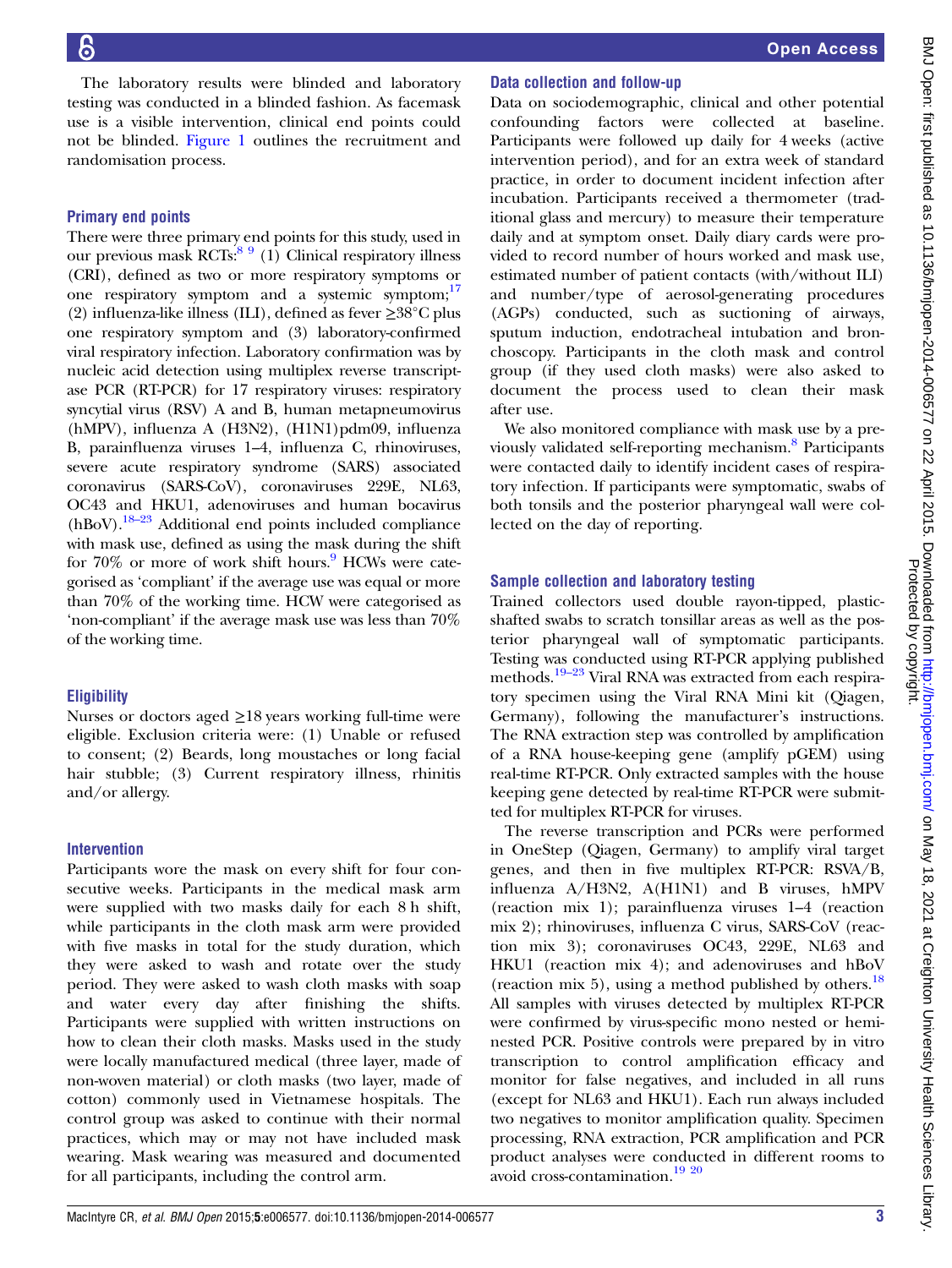## Filtration testing

The filtration performance of the cloth and medical masks was tested according to the respiratory standard  $AS/NZS1716.<sup>24</sup>$  $AS/NZS1716.<sup>24</sup>$  $AS/NZS1716.<sup>24</sup>$  The equipment used was a TSI 8110 Filter tester. To test the filtration performance, the filter is challenged by a known concentration of sodium chloride particles of a specified size range and at a defined flow rate. The particle concentration is measured before and after adding the filter material and the relative filtration efficiency is calculated. We examined the performance of cloth masks compared with the performance levels—P1, P2 (=N95) and P3, as used for assessment of all particulate filters for respiratory protection. The 3M 9320 N95 and 3M Vflex 9105 N95 were used to compare against the cloth and medical masks.

### Sample size calculation

To obtain 80% power at two-sided 5% significance level for detecting a significant difference of attack rate between medical masks and cloth masks, and for a rate of infection of 13% for cloth mask wearers compared with 6% in medical mask wearers, we would need eight clusters per arm and 530 participants in each arm, and intracluster correlation coefficient (ICC) 0.027, obtained from our previous study.<sup>[8](#page-8-0)</sup> The design effect (deff) for this cluster randomisation trial was 1.65 (deff=1+(m  $-1$ )×ICC=1+(25–1)×0.027=1.65). As such, we aimed to recruit a sample size of 1600 participants from up to 15 hospitals.

## Analysis

Descriptive statistics were compared among intervention and control arms. Primary end points were analysed by intention to treat. We compared the event rates for the primary outcomes across study arms and calculated p values from cluster-adjusted  $\chi^2$  tests<sup>[25](#page-8-0)</sup> and ICC.<sup>25</sup> <sup>26</sup> We also estimated relative risk (RR) after adjusting for clustering using a log-binomial model under generalised estimating equation (GEE) framework.<sup>[27](#page-8-0)</sup> We checked for variables which were unequally distributed across arms, and conducted an adjusted analysis accordingly. We fitted a multivariable log-binomial model, using GEE to account for clustering by ward, to estimate RR after adjusting for potential confounders. In the initial model, we included all the variables that had p value less than 0.25 in the univariable analysis, along with the main exposure variable (randomisation arm). A backward elimination method was used to remove the variables that did not have any confounding effect.

As most participants in the control arm used a mask during the trial period, we carried out a post-hoc analysis comparing all participants who used only a medical mask (from the control arm and the medical mask arm) with all participants who used only a cloth mask (from the control arm and the cloth arm). For this analysis, controls who used both types of mask (n=245) or used N95 respirators (n=3) or did not use any masks (n=2) were excluded. We fitted a multivariable log-binomial

model, to estimate RR after adjusting for potential confounders. As we pooled data of participants from all three arms and analysed by mask type, not trial arm, we did not adjust for clustering here. All statistical analyses were conducted using STATA V.12.<sup>[28](#page-8-0)</sup>

Owing to a very high level of mask use in the control arm, we were unable to determine whether the differences between the medical and cloth mask arms were due to a protective effect of medical masks or a detrimental effect of cloth masks. To assist in interpreting the data, we compared rates of infection in the medical mask arm with rates observed in medical mask arms from two previous  $RCTs$ ,  $89$  in which no efficacy of medical masks could be demonstrated when compared with control or N95 respirators, recognising that seasonal and geographic variation in virus activity affects the rates of exposure (and hence rates of infection outcomes) among HCWs. This analysis was possible because the trial designs were similar and the same outcomes were measured in all three trials. The analysis was carried out to determine if the observed results were explained by a detrimental effect of cloth masks or a protective effect of medical masks.

## RESULTS

A total of 1607 HCWs were recruited into the study. The participation rate was 86% (1607/1868). The average number of participants per ward was 23 and the mean age was 36 years. On average, HCWs were in contact with 36 patients per day during the trial period (range 0–661 patients per day, median 20 patients per day). The distribution of demographic variables was generally similar between arms [\(table 1](#page-4-0)). [Figure 2](#page-4-0) shows the primary outcomes for each of the trial arms. The rates of CRI, ILI and laboratory-confirmed virus infections were lowest in the medical mask arm, followed by the control arm, and highest in the cloth mask arm.

[Table 2](#page-5-0) shows the intention-to-treat analysis. The rate of CRI was highest in the cloth mask arm, followed by the control arm, and lowest in the medical mask arm. The same trend was seen for ILI and laboratory tests confirmed viral infections. In intention-to-treat analysis, ILI was significantly higher among HCWs in the cloth masks group (RR=13.25 and 95% CI 1.74 to 100.97), compared with the medical masks group. The rate of ILI was also significantly higher in the cloth masks arm (RR=3.49 and 95% CI 1.00 to 12.17), compared with the control arm. Other outcomes were not statistically significant between the three arms.

Among the 68 laboratory-confirmed cases, 58 (85%) were due to rhinoviruses. Other viruses detected were hMPV (7 cases), influenza B (1 case), hMPV/rhinovirus co-infection (1 case) and influenza B/rhinovirus co-infection (1 case) [\(table 3\)](#page-5-0). No influenza A or RSV infections were detected.

Compliance was significantly higher in the cloth mask arm (RR=2.41, 95% CI 2.01 to 2.88) and medical masks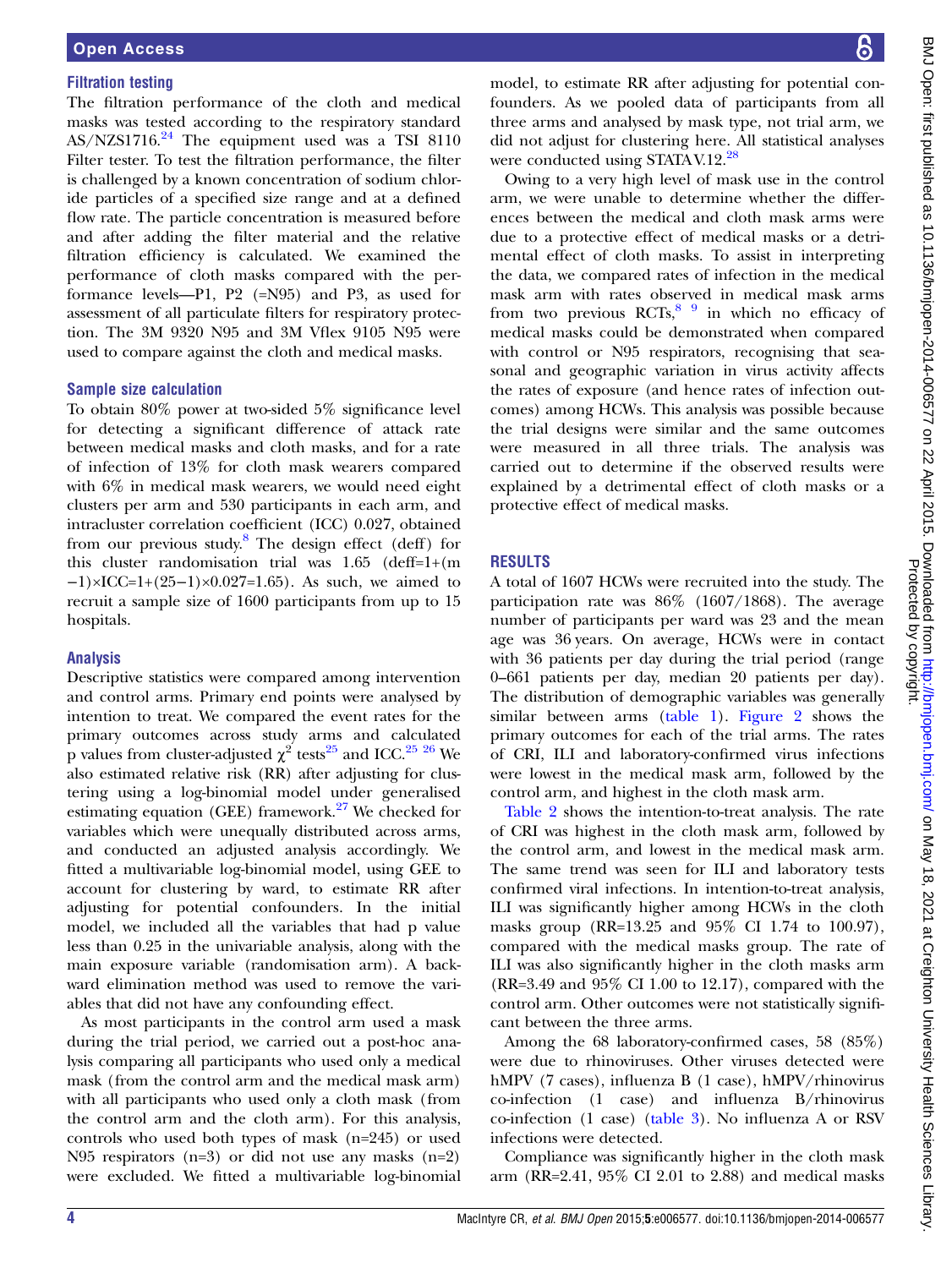<span id="page-4-0"></span>

| Demographic and other characteristics by arm of randomisation<br>Table 1 |                                                  |                                                  |                                               |
|--------------------------------------------------------------------------|--------------------------------------------------|--------------------------------------------------|-----------------------------------------------|
| <b>Variable</b>                                                          | <b>Medical mask</b><br>(% and 95% CI)<br>(n=580) | <b>Cloth mask</b><br>(% and 95% CI)<br>$(n=569)$ | <b>Control</b><br>(% and 95% CI)<br>$(n=458)$ |
| Gender (male)                                                            | 112/580                                          | 133/569                                          | 112/458                                       |
|                                                                          | 19.3 (16.2 to 22.8)                              | 23.4 (20.0 to 27.1)                              | 24.5 (20.6 to 28.7)                           |
| Age (mean)                                                               | 36 (35.6 to 37.3)                                | 35 (34.6 to 36.3)                                | 36 (35.1 to 37.0)                             |
| Education (postgraduate)                                                 | 114/580                                          | 99/569                                           | 78/458                                        |
|                                                                          | 19.7 (16.5 to 23.1)                              | 17.4 (14.3 to 20.8)                              | 17.0 (13.7 to 20.8)                           |
| Smoker (current/ex)                                                      | 78/580                                           | 79/569                                           | 66/458                                        |
|                                                                          | 13.4 (10.8 to 16.5)                              | 13.9 (11.1 to 17.0)                              | 14.4 (11.3 to 18.0)                           |
| Pre-existing illness*                                                    | 66/580                                           | 70/569                                           | 47/458                                        |
|                                                                          | 11.4 (9.0 to 14.2)                               | 12.3 $(9.8 \text{ to } 15.3)$                    | $10.3(7.8 \text{ to } 13.4)$                  |
| Influenza vaccination (yes)                                              | 21/580                                           | 21/569                                           | 15/458                                        |
|                                                                          | $3.6$ (2.4 to 5.4)                               | $3.7(2.4 \text{ to } 5.6)$                       | $3.3$ (2.0 to 5.3)                            |
| Staff (doctors)                                                          | 176/580                                          | 165/569                                          | 134/458                                       |
|                                                                          | 30.3 (26.6 to 34.3)                              | 29.0 (25.3 to 32.9)                              | 29.3 (25.1 to 33.7)                           |
| Number of hand washings per day<br>(geometric mean)+                     | 14 (13.8 to 15.4)                                | 11 (10.9 to 11.9)                                | 12 (11.5 to 12.7)                             |
| Number of patients had contact with<br>(median and range)#               | 21 (0 to 540)                                    | 21 (0 to 661)                                    | 18 (3 to 199)                                 |

\*Includes asthma, immunocompromised and others.

†'Hand wash' variable was created by taking average of the number of hand washes performed by a healthcare worker (HCW) over the trial period. The variable was log transformed for the multivariate analysis.

‡'Number of patients had contact with' variable was created by taking average of the number of patients in contact with a HCW over the trial period. Median and range is presented in the table.

arm (RR=2.40, 95% CI 2.00 to 2.87), compared with the control arm. [Figure 3](#page-6-0) shows the percentage of participants who were compliant in the three arms. A post-hoc analysis adjusted for compliance and other potential confounders showed that the rate of ILI was significantly higher in the cloth mask arm (RR=13.00, 95\% CI 1.69 to 100.07), compared with the medical masks arm ([table 4\)](#page-6-0). There was no significant difference between the medical mask and control arms. Hand washing was significantly protective against laboratory-confirmed viral infection (RR=0.66, 95% CI 0.44 to 0.97).

In the control arm, 170/458 (37%) used medical masks, 38/458 (8%) used cloth masks, and 245/458 (53%) used a combination of both medical and cloth masks during the study period. The remaining 1%



Figure 2 Outcomes in trial arms (CRI, clinical respiratory illness; ILI, influenza-like illness; Virus, laboratory-confirmed viruses).

either reported using a N95 respirator (n=3) or did not use any masks (n=2).

[Table 5](#page-7-0) shows an additional analysis comparing all participants who used only a medical mask (from the control arm and the medical mask arm) with all participants who used only a cloth mask ( from the control arm and the cloth arm). In the univariate analysis, all outcomes were significantly higher in the cloth mask group, compared with the medical masks group. After adjusting for other factors, ILI (RR=6.64, 95% CI 1.45 to 28.65) and laboratory-confirmed virus (RR=1.72, 95% CI 1.01 to 2.94) remained significantly higher in the cloth masks group compared with the medical masks group.

[Table 6](#page-7-0) compares the outcomes in the medical mask arm with two previously published trials. $89$  This shows that while the rates of CRI were significantly higher in one of the previously published trials, the rates of laboratory-confirmed viruses were not significantly different between the three trials for medical mask use.

On average, HCWs worked for 25 days during the trial period and washed their cloth masks for 23/25 (92%) days. The most common approach to washing cloth masks was self-washing (456/569, 80%), followed by combined self-washing and hospital laundry (91/569, 16%), and only hospital laundry (22/569, 4%). Adverse events associated with facemask use were reported in 40.4% (227/562) of HCWs in the medical mask arm and 42.6% (242/568) in the cloth mask arm (p value 0.450). General discomfort (35.1%, 397/1130) and breathing problems (18.3%, 207/1130) were the most frequently reported adverse events.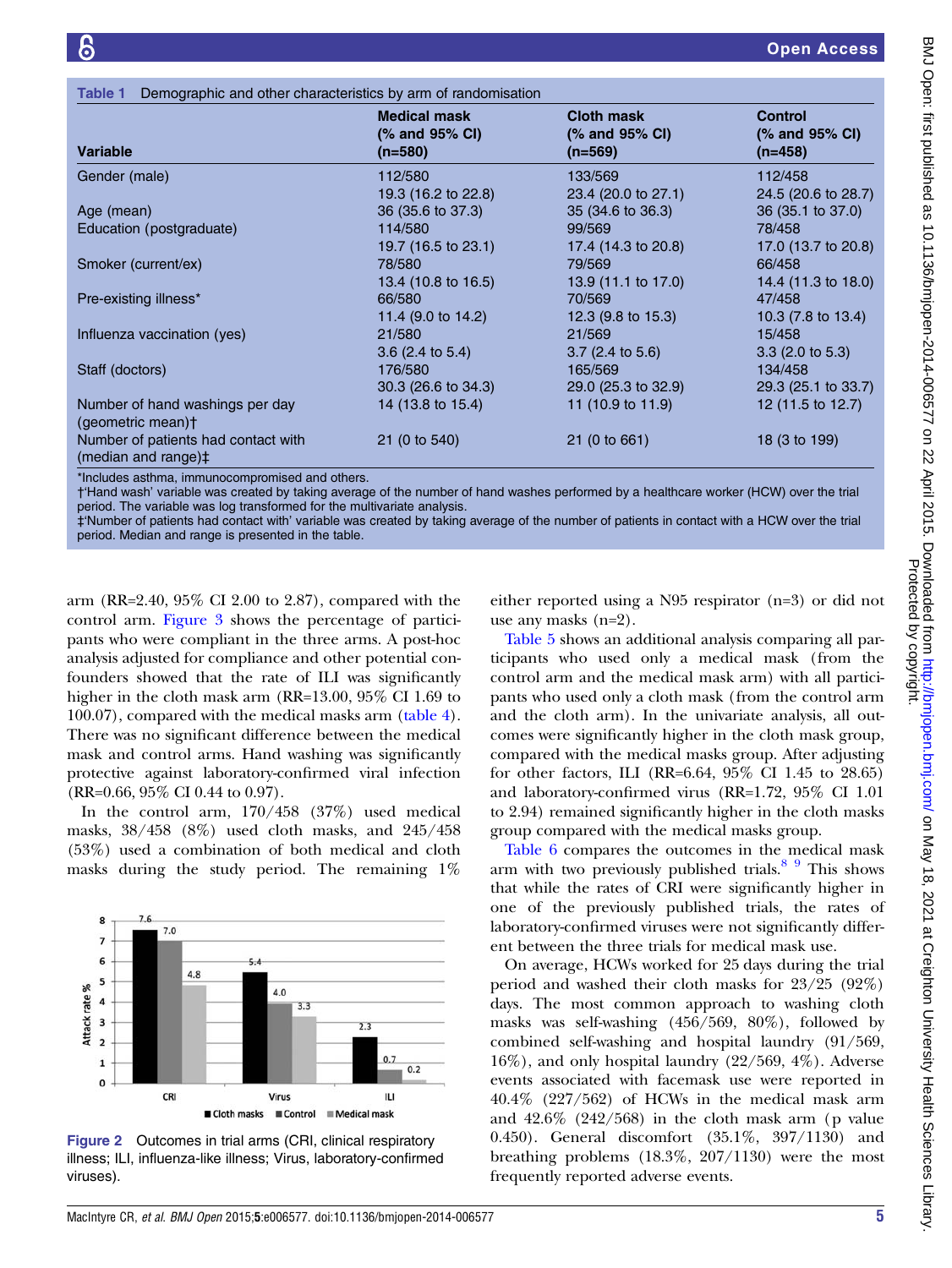<span id="page-5-0"></span>

| Table 2<br>Intention-to-treat analysis                                                                                                                                                                                                                                                                                                                                                       |                     |                          |                  |                                             |                                              |                                   |
|----------------------------------------------------------------------------------------------------------------------------------------------------------------------------------------------------------------------------------------------------------------------------------------------------------------------------------------------------------------------------------------------|---------------------|--------------------------|------------------|---------------------------------------------|----------------------------------------------|-----------------------------------|
|                                                                                                                                                                                                                                                                                                                                                                                              | <b>CRI</b><br>N(% ) | RR<br>$(95% \text{ Cl})$ | Ш<br>N(% )       | <b>RR</b><br>(95% CI)                       | Laboratory-<br>confirmed<br>viruses<br>N(% ) | <b>RR</b><br>$(95% \text{ Cl})$   |
| Medical mask*                                                                                                                                                                                                                                                                                                                                                                                | 28/580 (4.83)       | Ref                      | 1/580 (0.17) Ref |                                             | 19/580 (3.28) Ref                            |                                   |
| Cloth maskst                                                                                                                                                                                                                                                                                                                                                                                 | 43/569 (7.56)       | 1.57 (0.99 to 2.48)      |                  | 13/569 (2.28) <b>13.25 (1.74 to 100.97)</b> |                                              | 31/569 (5.45) 1.66 (0.95 to 2.91) |
| Control <sup>±</sup>                                                                                                                                                                                                                                                                                                                                                                         | 32/458 (6.99)       | 1.45 (0.88 to 2.37)      | 3/458(0.66)      | 3.80 (0.40 to 36.40)                        |                                              | 18/458 (3.94) 1.20 (0.64 to 2.26) |
| Bold typeface indicates statistically significant.<br>*p Value from cluster adjusted $\chi^2$ tests is 0.510 and intracluster correlation coefficients is 0.065.<br>†p Value from cluster adjusted $\chi^2$ tests is 0.028 and intracluster correlation coefficients is 0.029.<br>‡p Value from cluster adjusted $\chi^2$ tests is 0.561 and intracluster correlation coefficients is 0.068. |                     |                          |                  |                                             |                                              |                                   |

CRI, clinical respiratory illness; ILI, influenza-like illness; RR, relative risk.

Laboratory tests showed the penetration of particles through the cloth masks to be very high (97%) compared with medical masks (44%) (used in trial) and 3M 9320 N95 (<0.01%), 3M Vflex 9105 N95 (0.1%).

## **DISCUSSION**

We have provided the first clinical efficacy data of cloth masks, which suggest HCWs should not use cloth masks as protection against respiratory infection. Cloth masks resulted in significantly higher rates of infection than medical masks, and also performed worse than the control arm. The controls were HCWs who observed standard practice, which involved mask use in the majority, albeit with lower compliance than in the intervention arms. The control HCWs also used medical masks more often than cloth masks. When we analysed all mask-wearers including controls, the higher risk of cloth masks was seen for laboratory-confirmed respiratory viral infection.

The trend for all outcomes showed the lowest rates of infection in the medical mask group and the highest rates in the cloth mask arm. The study design does not allow us to determine whether medical masks had efficacy or whether cloth masks were detrimental to HCWs by causing an increase in infection risk. Either possibility, or a combination of both effects, could explain our results. It is also unknown whether the rates of infection observed in the cloth mask arm are the same or higher than in HCWs who do not wear a mask, as almost all participants in the control arm used a mask. The physical properties of a cloth mask, reuse, the frequency and effectiveness of cleaning, and increased moisture retention, may potentially increase the infection risk for

HCWs. The virus may survive on the surface of the face-masks,<sup>[29](#page-8-0)</sup> and modelling studies have quantified the contamination levels of masks. $30$  Self-contamination through repeated use and improper doffing is possible. For example, a contaminated cloth mask may transfer pathogen from the mask to the bare hands of the wearer. We also showed that filtration was extremely poor (almost 0%) for the cloth masks. Observations during SARS suggested double-masking and other practices increased the risk of infection because of moisture, liquid diffusion and pathogen retention. $31$  These effects may be associated with cloth masks.

We have previously shown that N95 respirators provide superior efficacy to medical masks, $8\frac{9}{9}$  but need to be worn continuously in high-risk settings to protect HCWs.<sup>[9](#page-8-0)</sup> Although efficacy for medical masks was not shown, efficacy of a magnitude that was too small to be detected is possible.[8 9](#page-8-0) The magnitude of difference between cloth masks and medical masks in the current study, if explained by efficacy of medical masks alone, translates to an efficacy of 92% against ILI, which is possible, but not consistent with the lack of efficacy in the two previous RCTs.<sup>[8 9](#page-8-0)</sup> Further, we found no significant difference in rates of virus isolation in medical mask users between the three trials, suggesting that the results of this study could be interpreted as partly being explained by a detrimental effect of cloth masks. This is further supported by the fact that the rate of virus isolation in the no-mask control group in the first Chinese RCT was 3.1%, which was not significantly different to the rates of virus isolation in the medical mask arms in any of the three trials including this one. Unlike the previous RCTs, circulating influenza and RSV were almost completely absent during this study,

|                   |             |              | <b>Influenza</b> | hMPV & | <b>Influenza</b>       |              |
|-------------------|-------------|--------------|------------------|--------|------------------------|--------------|
| Study arm         | <b>hMPV</b> | <b>Rhino</b> | <b>B</b> virus   | rhino  | <b>B</b> virus & rhino | <b>Total</b> |
| Medical masks arm |             | 16           |                  |        |                        | 19           |
| Cloth mask arm    |             | 26           |                  |        |                        | 31           |
| Control arm       |             | 16           |                  |        |                        | 18           |
| Total             |             | 58           |                  |        |                        | 68           |

BMJ Open: first published as 10.1136/bmjopen-2014-006577 on 22 April 2015. Downloaded from http://bmjopen.bmj.com/ on May 18, 2021 at Creighton University Health Sciences Library<br>Protective Published as 10.1136/bmjopen-201 BMJ Open: first published as 10.1136/bmjopen-2014-006577 on 22 April 2015. Downloaded from health Sciences Library. Health Sciences Library. Health Sciences Library. Downloaded from 22 April 2015. Downloaded from minishem. Protected by copyright.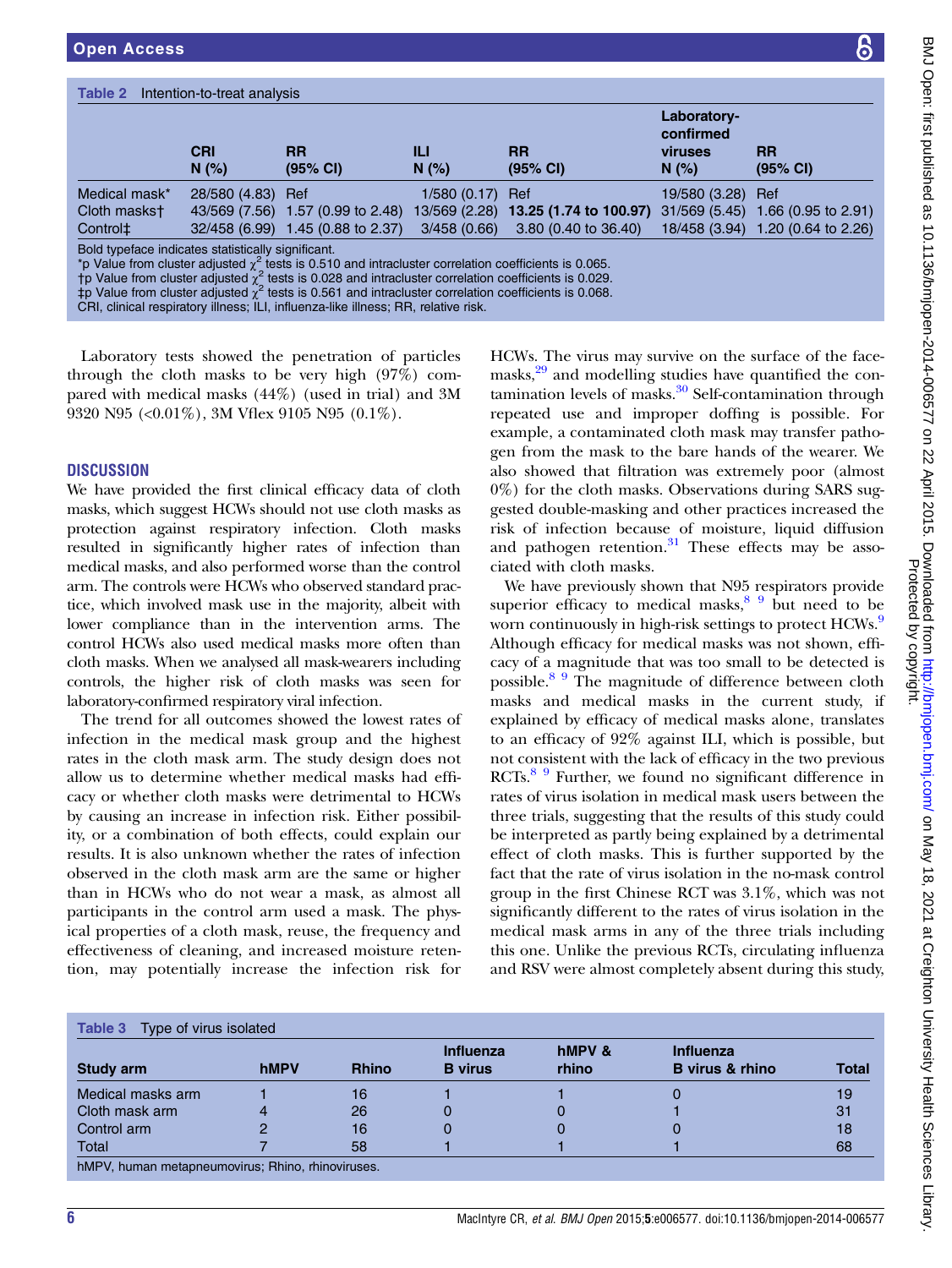<span id="page-6-0"></span>

Figure 3 Compliance with the mask wearing—mask wearing more than 70% of working hours.

with rhinoviruses comprising 85% of isolated pathogens, which means the measured efficacy is against a different range of circulating respiratory pathogens. Influenza and RSV predominantly transmit through droplet and contact routes, while Rhinovirus transmits through multiple routes, including airborne and droplet routes.<sup>32</sup> <sup>33</sup> The data also show that the clinical case definition of ILI is non-specific, and captures a range of pathogens other than influenza. The study suggests medical masks may be protective, but the magnitude of difference raises the possibility that cloth masks cause an increase in infection risk in HCWs. Further, the filtration of the medical mask used in this trial was poor, making extremely high efficacy of medical masks unlikely, particularly given the predominant pathogen was rhinovirus, which spreads by the airborne route. Given the obligations to HCW occupational health and safety, it is important to consider the potential risk of using cloth masks.

In many parts of the world, cloth masks and medical masks may be the only options available for HCWs. Cloth masks have been used in West Africa during the Ebola outbreak in 2014, due to shortages of PPE, (personal communication, M Jalloh). The use of cloth masks is reco[mme](#page-8-0)nded by some health organisations, with caveats.34–<sup>36</sup> In light of our study, and the obligation to ensure occupational health and safety of HCWs, cloth masks should not be recommended for HCWs, particularly during AGPs and in high-risk settings such as emergency, infectious/respiratory disease and intensive care

wards. Infection control guidelines need to acknowledge the widespread real-world practice of cloth masks and should comprehensively address their use. In addition, other important infection control measure such as hand hygiene should not be compromised. We confirmed the protective effects of hand hygiene against laboratoryconfirmed viral infection in this study, but mask type was an independent predictor of clinical illness, even adjusted for hand hygiene.

A limitation of this study is that we did not measure compliance with hand hygiene, and the results reflect self-reported compliance, which may be subject to recall or other types of bias. Another limitation of this study is the lack of a no-mask control group and the high use of masks in the controls, which makes interpretation of the results more difficult. In addition, the quality of paper and cloth masks varies widely around the world, so the results may not be generalisable to all settings. The lack of influenza and RSV (or asymptomatic infections) during the study is also a limitation, although the predominance of rhinovirus is informative about pathogens transmitted by the droplet and airborne routes in this setting. As in previous studies, exposure to infection outside the workplace could not be estimated, but we would assume it to be equally distributed between trial arms. The major strength of the randomised trial study design is in ensuring equal distribution of confounders and effect modifiers (such as exposure outside the workplace) between trial arms.

Cloth masks are used in resource-poor settings because of the reduced cost of a reusable option. Various types of cloth masks (made of cotton, gauze and other fibres) have been tested in vitro in the past and show lower filtra-tion capacity compared with disposable masks.<sup>[7](#page-8-0)</sup> The protection afforded by gauze masks increases with the fineness of the cloth and the number of layers,  $37$  indicating potential to develop a more effective cloth mask, for example, with finer weave, more layers and a better fit.

Cloth masks are generally retained long term and reused multiple times, with a variety of cleaning methods and widely different intervals of cleaning.<sup>[34](#page-8-0)</sup> Further studies are required to determine if variations in frequency and type of cleaning affect the efficacy of cloth masks.

|                   | <b>CRI</b><br><b>RR (95% CI)</b> | Ш<br><b>RR (95% CI)</b>        | <b>Laboratory-confirmed viruses</b><br><b>RR (95% CI)</b> |
|-------------------|----------------------------------|--------------------------------|-----------------------------------------------------------|
| Medical masks arm | Ref                              | Ref                            | Ref                                                       |
| Cloth mask arm    | 1.56 (0.97 to 2.48)              | 13.00 (1.69 to 100.07)         | 1.54 (0.88 to 2.70)                                       |
| Control arm       | 1.51 (0.90 to 2.52)              | 4.64 (0.47 to 45.97)           | 1.09 (0.57 to 2.09)                                       |
| Male              | $0.67$ (0.41 to 1.12)            | 1.03 $(0.34 \text{ to } 3.13)$ | $0.65$ (0.34 to 1.22)                                     |
| Vaccination       | $0.83$ (0.27 to 2.52)            | 1.74 (0.24 to 12.56)           | 1.27 (0.41 to 3.92)                                       |
| Hand washing      | $0.91$ (0.66 to 1.26)            | $0.94$ (0.40 to 2.20)          | 0.66 (0.44 to 0.97)                                       |
| Compliance        | 1.14 (0.77 to 1.69)              | 1.86 (0.67 to 5.21)            | $0.86$ (0.53 to 1.40)                                     |

CRI, clinical respiratory illness; ILI, influenza-like illness; RR, relative risk.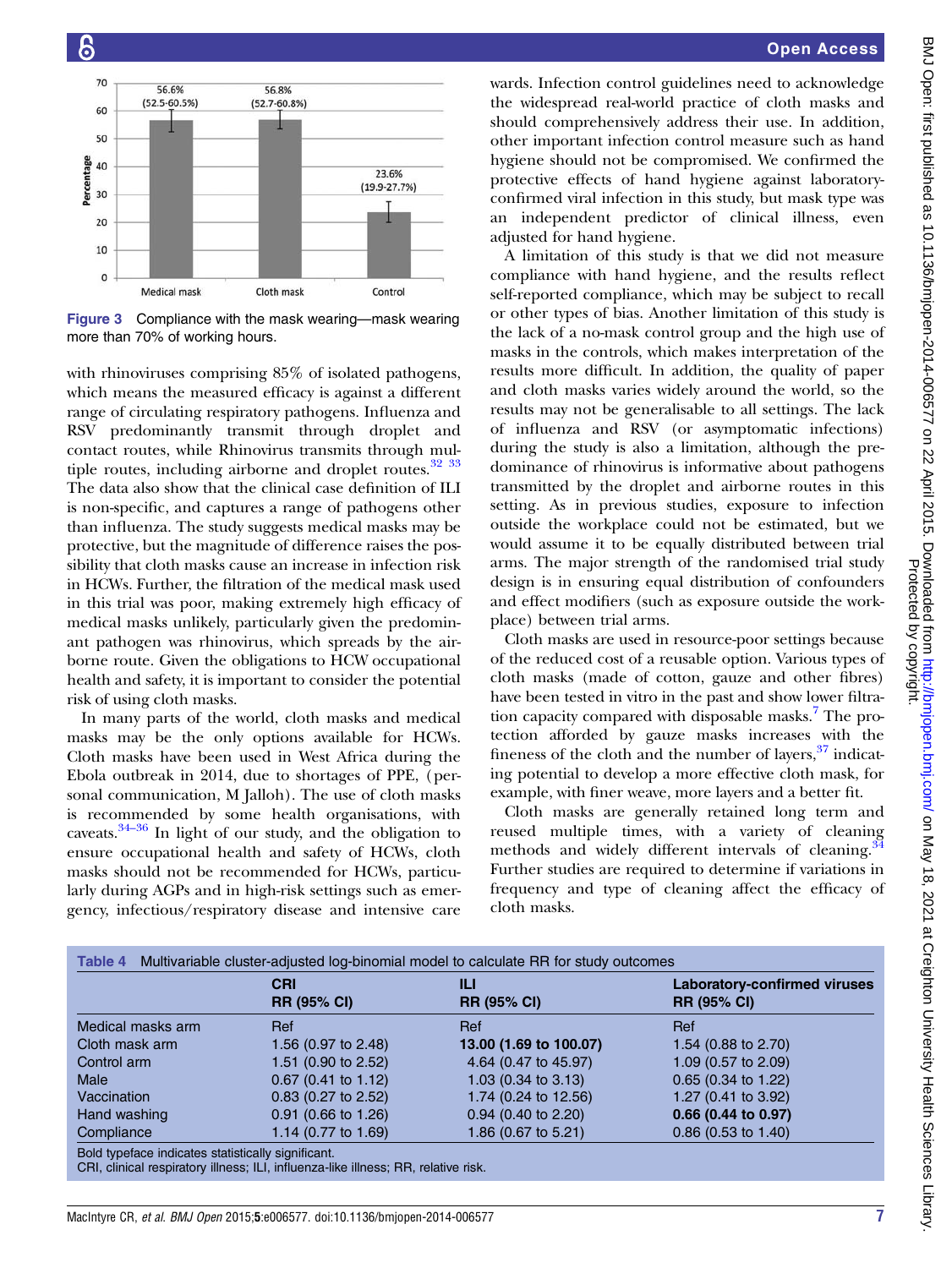<span id="page-7-0"></span>

|                              | <b>Univariate</b><br><b>RR (95% CI)</b> | <b>Adjusted</b><br><b>RR (95% CI)</b> |
|------------------------------|-----------------------------------------|---------------------------------------|
| <b>CRI</b>                   |                                         |                                       |
| Medical mask (35/750, 4.67%) | Ref                                     | Ref                                   |
| Cloth mask (46/607, 7.58%)   | 1.62 (1.06 to 2.49)                     | 1.51 $(0.97 \text{ to } 2.32)$        |
| Male                         | $0.60$ (0.32 to 1.12)                   | $0.58$ (0.31 to 1.08)                 |
| Vaccination                  | $0.66$ (0.17 to 2.62)                   | $0.68$ (0.17 to 2.67)                 |
| Hand washing                 | 0.81 (0.58 to 1.15)                     | 0.84 (0.59 to 1.20)                   |
| Compliance                   | 1.01 (1.00 to 1.03)                     | 1.01 (1.00 to 1.02)                   |
|                              |                                         |                                       |
| Medical mask (2/750, 0.27%)  | Ref                                     | Ref                                   |
| Cloth mask (13/607, 2.14%)   | 8.03 (1.82 to 35.45)                    | 6.64 (1.45 to 28.65)                  |
| <b>Male</b>                  | $0.95$ (0.27 to 3.35)                   | $0.92$ (0.26 to 3.22)                 |
| Vaccination                  | 1.87 (0.25 to 13.92)                    | 1.97 (0.27 to 14.45)                  |
| Hand washing                 | $0.56$ (0.24 to 1.27)                   | $0.61$ (0.23 to 1.57)                 |
| Compliance                   | 1.04 $(1.01 \text{ to } 1.08)$          | 1.04 $(1.00 \text{ to } 1.08)$        |
| Laboratory-confirmed viruses |                                         |                                       |
| Medical mask (22/750, 2.93%) | Ref                                     | Ref                                   |
| Cloth mask (34/607, 5.60%)   | 1.91 (1.13 to 3.23)                     | 1.72 (1.01 to 2.94)                   |
| <b>Male</b>                  | 0.64 (0.30 to 1.33)                     | $0.61$ (0.29 to 1.27)                 |
| Vaccination                  | $0.97$ (0.24 to 3.86)                   | 1.03 $(0.26 \text{ to } 4.08)$        |
| Hand washing                 | 0.61 (0.41 to 0.93)                     | 0.65 (0.42 to 1.00)                   |
| Compliance                   | 1.00 (0.99 to 1.02)                     | 1.0 (0.99 to 1.02)                    |

Bold typeface indicates statistically significant.

\*The majority (456/458) of HCWs in the control arm used a mask. Controls who exclusively used a medical mask were categorised and analysed with the medical mask arm participants; and controls who exclusively wore a cloth mask were categorised and analysed with the cloth mask arm.

CRI, clinical respiratory illness; HCWs, healthcare workers; ILI, influenza-like illness; RR, relative risk.

| A comparison of outcome data for the medical mask arm with medical mask outcomes in previously published RCTs<br>Table 6 |                    |                                    |              |                       |                                                     |                                |
|--------------------------------------------------------------------------------------------------------------------------|--------------------|------------------------------------|--------------|-----------------------|-----------------------------------------------------|--------------------------------|
|                                                                                                                          | <b>CRI</b><br>N(%) | <b>RR</b><br>(95% CI)              | Ш<br>N(% )   | <b>RR</b><br>(95% CI) | Laboratory-<br>confirmed<br><b>viruses</b><br>N(% ) | <b>RR</b><br>(95% CI)          |
| Vietnam trial                                                                                                            | 28/580 (4.83)      | Ref                                | 1/580(0.17)  | Ref                   | 19/580 (3.28)                                       | Ref                            |
| <b>Published RCT</b><br>China $1^8$                                                                                      | 33/492 (6.70)      | 1.40 (0.85 to 2.26)                | 3/492(0.61)  | 3.53 (0.37 to 33.89)  | 13/492 (2.64)                                       | $0.80$ (0.40 to 1.62)          |
| <b>Published RCT</b><br>China $2^9$                                                                                      |                    | 98/572 (17.13) 3.54 (2.37 to 5.31) | 4/572 (0.70) | 4.06 (0.45 to 36.18)  | 19/572 (3.32)                                       | 1.01 $(0.54 \text{ to } 1.89)$ |
| Bold typeface indicates statistically significant.                                                                       |                    |                                    |              |                       |                                                     |                                |

CRI, Clinical respiratory illness; ILI, influenza-like illness; RCT, randomised clinical trial; RR, relative risk.

Pandemics and emerging infections are more likely to arise in low-income or middle-income settings than in wealthy countries. In the interests of global public health, adequate attention should be paid to cloth mask use in such settings. The data from this study provide some reassurance about medical masks, and are the first data to show potential clinical efficacy of medical masks. Medical masks are used to provide protection against droplet spread, splash and spray of blood and body fluids. Medical masks or respirators are recommended by different organisations to prevent transmission of Ebola virus, yet shortages of PP[E ma](#page-9-0)y result in HCWs being forced to use cloth masks. $38-40$  In the interest of providing safe, low-cost options in low income countries, there is scope for research into more effectively designed cloth masks, but until such research is carried

out, cloth masks should not be recommended. We also recommend that infection control guidelines be updated about cloth mask use to protect the occupational health and safety of HCWs.

#### Author affiliations

<sup>1</sup> Faculty of Medicine, School of Public Health and Community Medicine, University of New South Wales, Sydney, Australia <sup>2</sup>National Institute of Hygiene and Epidemiology, Hanoi, Vietnam <sup>3</sup>Institute for Clinical Pathology and Medical Research, Westmead Hospital and University of Sydney, Sydney, New South Wales, Australia 4 Beijing Centers for Disease Control and Prevention, Beijing, China

Acknowledgements The authors would like to thank the staff members from the National Institute of Hygiene and Epidemiology, Hanoi, Vietnam, who were involved with the trial. They thank as well to the staff from the Hanoi hospitals who participated. They also acknowledge the support of 3M for testing of filtration of the facemasks. 3M was industry partner in the ARC linkage project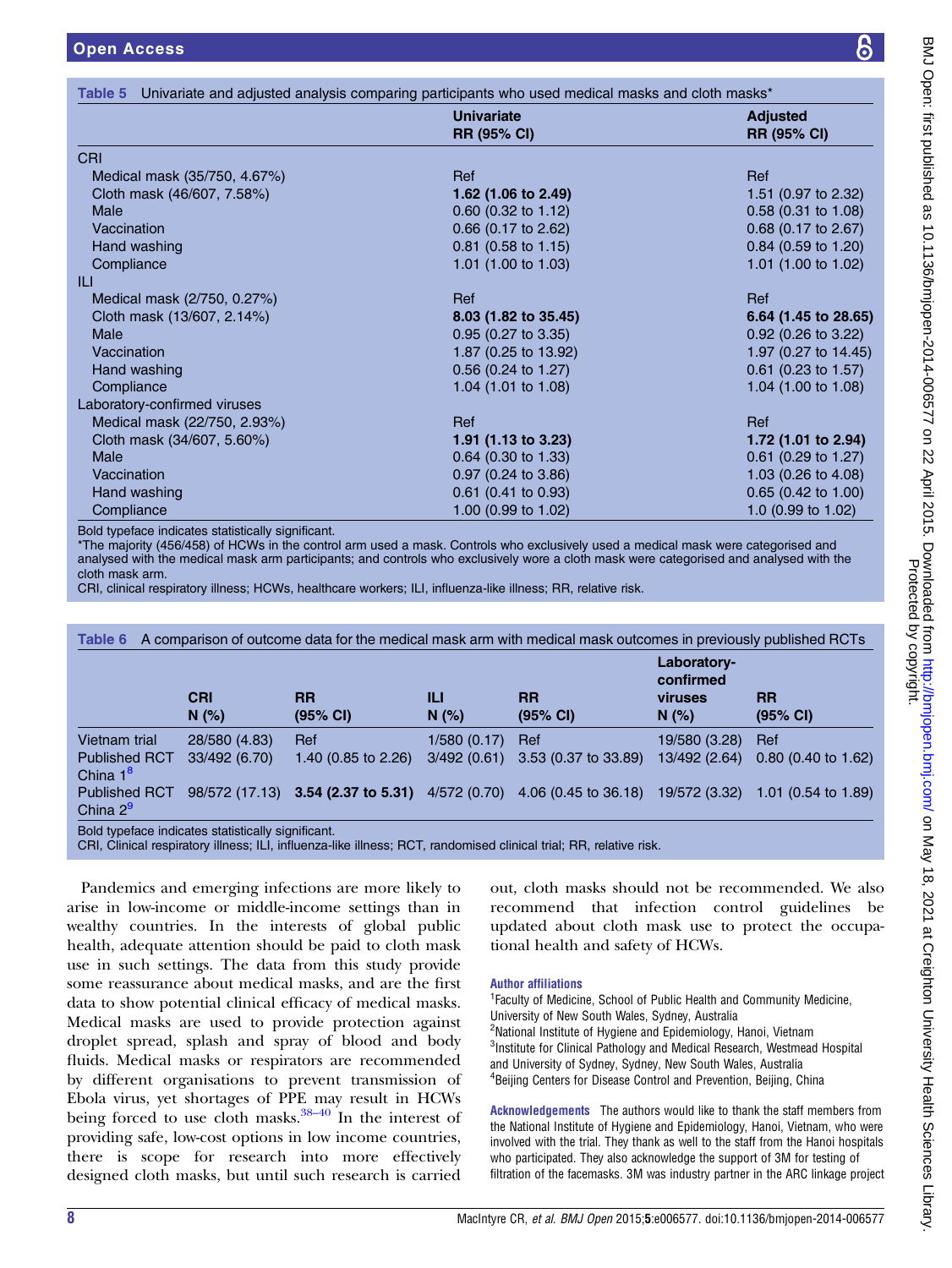<span id="page-8-0"></span>grant; however they were not involved in study design, data collection or analysis. The 3M products were not used in this study.

Contributors CRM was the lead investigator, and responsible for the conception and design of the trial, obtaining the grant funding, overseeing the whole study, analysing the data and writing of the report. HS contributed to overseeing the study, staff training, form/database development and drafting of the manuscript. TCD was responsible for overseeing the study, database management, recruitment, training and revision of the manuscript. NTH was responsible for the implementation of research and revision of the manuscript. PTN was responsible for the laboratory testing in Vietnam. AAC contributed to the statistical analysis and drafting of the manuscript. BR was responsible for the statistical analysis and revision of the manuscript. DED contributed to the laboratory technical assistance and revision of the manuscript. QW assisted in comparing the rates of infection from two previous RCTs conducted in China and revision of the manuscript.

Funding Funding to conduct this study was received from the Australian Research Council (ARC) (grant number LP0990749).

Competing interests CRM has held an Australian Research Council Linkage Grant with 3M as the industry partner, for investigator-driven research. 3M has also contributed masks and respirators for investigator-driven clinical trials. CRM has received research grants and laboratory testing as in-kind support from Pfizer, GSK and Bio-CSL for investigator-driven research. HS had a NHMRC Australian-based Public Health Training Fellowship at the time of the study (1012631). She has also received funding from vaccine manufacturers GSK, bio-CSL and Sanofi Pasteur for investigator-driven research and presentations. AAC used filtration testing of masks for his PhD thesis conducted by 3M Australia.

Ethics approval National Institute for Hygiene and Epidemiology (NIHE) (approval number 05 IRB) and the Human Research Ethics Committee of the University of New South Wales (UNSW), Australia, (HREC approval number 10306).

Provenance and peer review Not commissioned; externally peer reviewed.

Data sharing statement No additional data are available.

Open Access This is an Open Access article distributed in accordance with the Creative Commons Attribution Non Commercial (CC BY-NC 4.0) license, which permits others to distribute, remix, adapt, build upon this work noncommercially, and license their derivative works on different terms, provided the original work is properly cited and the use is non-commercial. See: [http://](http://creativecommons.org/licenses/by-nc/4.0/) [creativecommons.org/licenses/by-nc/4.0/](http://creativecommons.org/licenses/by-nc/4.0/)

#### **REFERENCES**

- World Health Organization (WHO). Global Alert and Response (GAR), Pandemic (H1N1) 2009—update 76 (cited 27 Apr 2012). [http://www.who.int/csr/don/2009\\_11\\_27a/en/index.html](http://www.who.int/csr/don/2009_11_27a/en/index.html)
- 2. World Health Organization (WHO). Human infection with avian influenza A(H7N9) virus—update (cited 8 May 2013). [http://www.](http://www.who.int/csr/don/2013_05_07/en/index.html) [who.int/csr/don/2013\\_05\\_07/en/index.html](http://www.who.int/csr/don/2013_05_07/en/index.html)
- 3. Bermingham A, Chand MA, Brown CS, et al. Severe respiratory illness caused by a novel coronavirus, in a patient transferred to the United Kingdom from the Middle East, September 2012. Euro Surveill 2012;17:20290.
- 4. Pollack MP, Pringle C, Madoff LC, et al. Latest outbreak news from ProMED-mail: novel coronavirus—Middle East. [Int J Infect Dis](http://dx.doi.org/10.1016/j.ijid.2012.12.001) 2013;17:e143–4.
- 5. World Health Organization (WHO). Global Alert and Response (GAR). Ebola virus disease update—west Africa 2014 (cited 28 Aug 2014). [http://www.who.int/csr/don/2014\\_08\\_28\\_ebola/en/](http://www.who.int/csr/don/2014_08_28_ebola/en/)
- 6. Chughtai AA, Seale H, MacIntyre CR. Use of cloth masks in the practice of infection control—evidence and policy gaps. Int J Infect Control 2013;9:1–12.
- 7. Quesnel LB. The efficiency of surgical masks of varying design and composition. [Br J Surg](http://dx.doi.org/10.1002/bjs.1800621203) 1975;62:936-40.
- 8. MacIntyre CR, Wang Q, Cauchemez S, et al. A cluster randomized clinical trial comparing fit-tested and non-fit-tested N95 respirators to medical masks to prevent respiratory virus infection in health care workers. [Influenza Other Respir Viruses](http://dx.doi.org/10.1111/j.1750-2659.2011.00198.x) 2011;5:170–9.
- 9. MacIntyre CR, Wang Q, Seale H, et al. A randomised clinical trial of three options for N95 respirators and medical masks in health workers. [Am J Respir Crit Care Med](http://dx.doi.org/10.1164/rccm.201207-1164OC) 2013;187:960–6.
- 10. Chughtai AA, MacIntyre CR, Zheng Y, et al. Examining the policies and guidelines around the use of masks and respirators by healthcare workers in China, Pakistan and Vietnam. J Infect Prev 2015;16:68–74.
- Chughtai AA, Seale H, Chi Dung T, et al. Current practices and barriers to the use of facemasks and respirators among hospital-based health care workers in Vietnam. [Am J Infect Control](http://dx.doi.org/10.1016/j.ajic.2014.10.009) 2015;43:72–7.
- 12. Pang X, Zhu Z, Xu F, et al. Evaluation of control measures implemented in the severe acute respiratory syndrome outbreak in Beijing. [JAMA](http://dx.doi.org/10.1001/jama.290.24.3215) 2003;290:3215–21.
- 13. Yang P, Seale H, MacIntyre C, et al. Mask-wearing and respiratory infection in healthcare workers in Beijing, China. [Braz J Infect Dis](http://dx.doi.org/10.1016/S1413-8670(11)70153-2) 2011;15:102–8.
- Horton R. Medical journals: evidence of bias against the diseases of poverty. *[Lancet](http://dx.doi.org/10.1016/S0140-6736(03)12665-7)* 2003;361:712-13.
- 15. MacIntyre CR, Chughtai AA. Facemasks for the prevention of infection in healthcare and community settings. BMJ 2015;350:h694.
- 16. Chughtai AA, Seale H, MacIntyre CR. Availability, consistency and evidence-base of policies and guidelines on the use of mask and respirator to protect hospital health care workers: a global analysis. [BMC Res Notes](http://dx.doi.org/10.1186/1756-0500-6-216) 2013;6:1–9.
- 17. MacIntyre C, Cauchemez S, Dwyer D, et al. Face mask use and control of respiratory virus transmission in households. [Emerg Infect](http://dx.doi.org/10.3201/eid1502.081166) [Dis](http://dx.doi.org/10.3201/eid1502.081166) 2009;15:233-41.
- 18. Buecher C, Mardy S, Wang W, et al. Use of a multiplex PCR/RT-PCR approach to assess the viral causes of influenza-like illnesses in Cambodia during three consecutive dry seasons. J Med Virol 2010;82:1762-72 [Epub ahead of print 1 Sep 2010].
- 19. Higuchi R, Fockler C, Dollinger G, et al. Kinetic PCR analysis: realtime monitoring of DNA amplification reactions. Biotechnology (N Y) 1993;11:1026–30 [Epub ahead of print 1 Sep 2010].
- 20. Hummel KB, Lowe L, Bellini WJ, et al. Development of quantitative gene-specific real-time RT-PCR assays for the detection of measles virus in clinical specimens. J Virol Methods 2006;132:166–73 [Epub ahead of print 11 Sep 2005].
- 21. Mackay IM. Real-time PCR in microbiology. Caister Academic Press, 2007.
- 22. Wang W, Cavailler P, Ren P, et al. Molecular monitoring of causative viruses in child acute respiratory infection in endemo-epidemic situations in Shanghai. J Clin Virol (PASCV) 2010;49:211-8.
- 23. Thi TN, Deback C, Malet I, et al. Rapid determination of antiviral drug susceptibility of herpes simplex virus types 1 and 2 by real-time PCR. [Antiviral Res](http://dx.doi.org/10.1016/j.antiviral.2005.11.004) 2006;69:152–7.
- 24. Standards Australia Limited/Standards New Zealand. Respiratory protective devices. Australian/New Zealand Standard. AS/NZS 1716: 2012.
- 25. Donner A, Klar N. Design and analysis of cluster randomization trials in health research. London: Oxford University Press Inc, 2000.
- 26. Campbell MK, Elbourne DR, Altman DG, et al. CONSORT statement: extension to cluster randomised trials. BMJ 2004;328:702–8.
- 27. Vittinghoff E, Glidden DV, Shiboski SC, et al. Regression methods in biostatistics. 2nd edn. New York: Springer-Verlag, 2012.
- 28. StataCorp. Stata 12 base reference manual. College Station, TX: Stata Press, 2011.
- 29. Osterholm MT, Moore KA, Kelley NS, et al. Transmission of Ebola viruses: what we know and what we do not know. [mBio](http://dx.doi.org/10.1128/mBio.00137-15) 2015;6: e00137–15.
- 30. Fisher EM, Noti JD, Lindsley WG, et al. Validation and application of models to predict facemask influenza contamination in healthcare settings. [Risk Anal](http://dx.doi.org/10.1111/risa.12185) 2014;34:1423–34.
- 31. Li Y, Wong T, Chung J, et al. In vivo protective performance of N95 respirator and surgical facemask. [Am J Ind Med](http://dx.doi.org/10.1002/ajim.20395) 2006;49:1056-65.
- 32. Dick EC, Jennings LC, Mink KA, et al. Aerosol transmission of rhinovirus colds. [J Infect Dis](http://dx.doi.org/10.1093/infdis/156.3.442) 1987;156:442-8.
- 33. Bischoff WE. Transmission route of rhinovirus type 39 in a monodispersed airborne aerosol. [Infect Control Hosp Epidemiol](http://dx.doi.org/10.1086/655022) 2010;31:857–9.
- 34. Institute of Medicine (IOM). Reusability of Facemasks During an Influenza Pandemic: Facing the Flu—Committee on the Development of Reusable Facemasks for Use During an Influenza Pandemic. National Academy of Sciences, 2006.
- 35. Center for Disease Control and Prevention and World Health Organization. Infection control for viral haemorrhagic fevers in the African health care setting. Atlanta: Centers for Disease Control and Prevention, 1998:1–198.